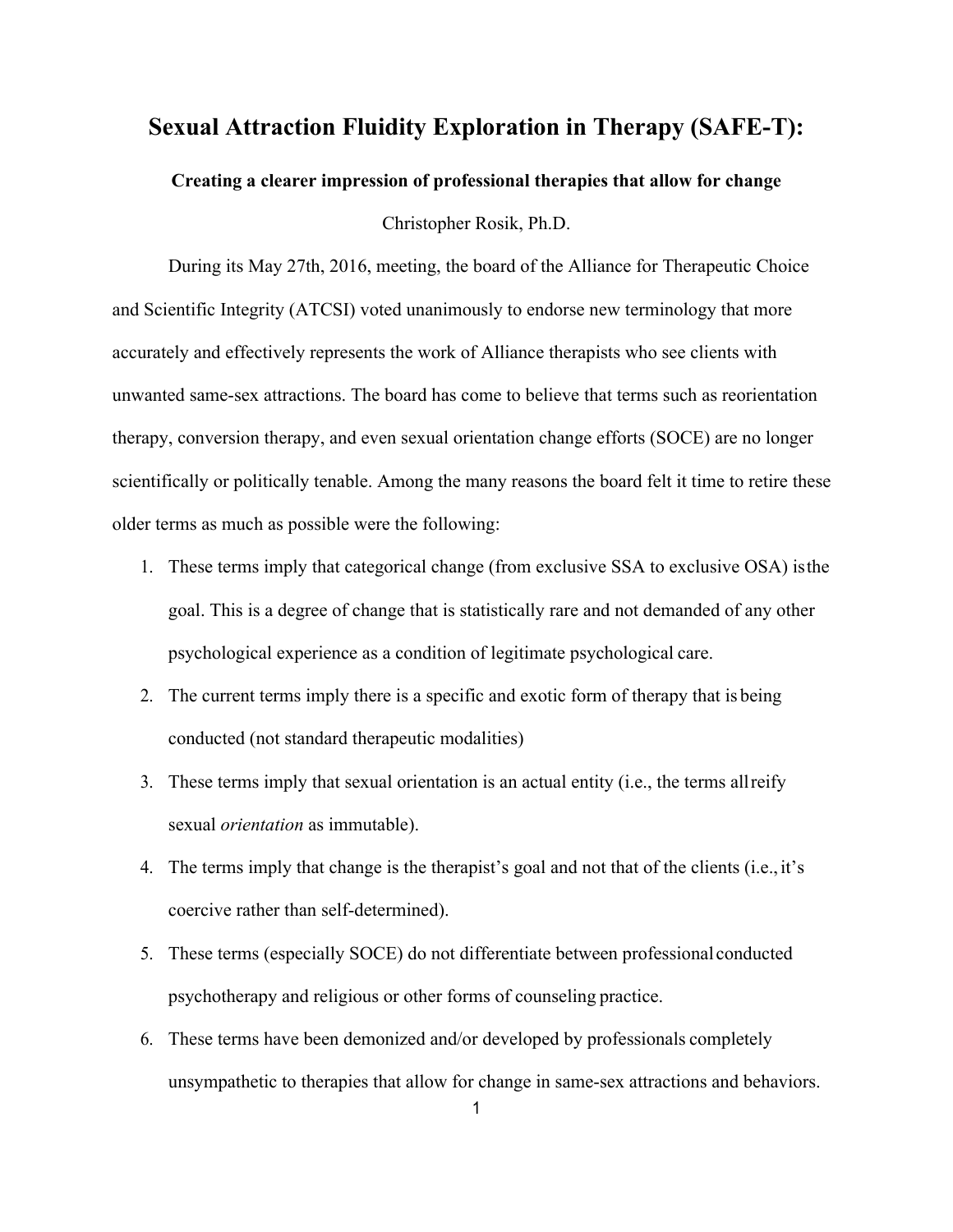This means that Alliance clinicians are immediately on the defensive as soon as they reference their therapeutic work in these terms.

For all these reasons and more, first the Alliance Executive Committee and then the Alliance Board discussed potential new terminology and finally settled upon the name "Sexual Attraction Fluidity Exploration in Therapy" (the acronym of which is SAFE-T). The Board believes this term has many advantages that commend its usage. First, it addresses all of the concerns noted above. It does not imply that categorical change is the goal and in so doing create unrealistic expectations for many clients. Nor does it imply that change which is less than categorical in nature cannot be meaningful and satisfying to clients. It also makes clear that SAFE can occur in any number of mainstream therapeutic modalities. Furthermore, by focusing on sexual attractions it avoids the implicit assertion that orientation changes or that orientation as an immutable reality even exists. By stressing therapeutic exploration, the new term accurately conveys that the therapist is not being coercive but merely assisting individuals in a clientcentered examination of their sexual attractions. The Board also appreciated the fact that the acronym SAFE-T immediately challenges portrayals of the professional therapy utilized by Alliance clinicians as harmful.

Scientifically, the fluidity of sexual orientation (and, for our purposes, especially samesex attractions) for many women and men is now beyond question (Diamond & Rosky, 2016; Katz-Wise, 2015; Katz-Wise & Hyde, 2015). The language of SAFE-T highlights this reality and points to human experience that cannot be denied, again without the complicating focus on orientation. The only counterarguments to SAFE-T on fluidity grounds might be that therapyassisted fluidity has not been proven to occur and such efforts could be harmful. These arguments are much easier to defend against with SAFE-T than when one is trying to defend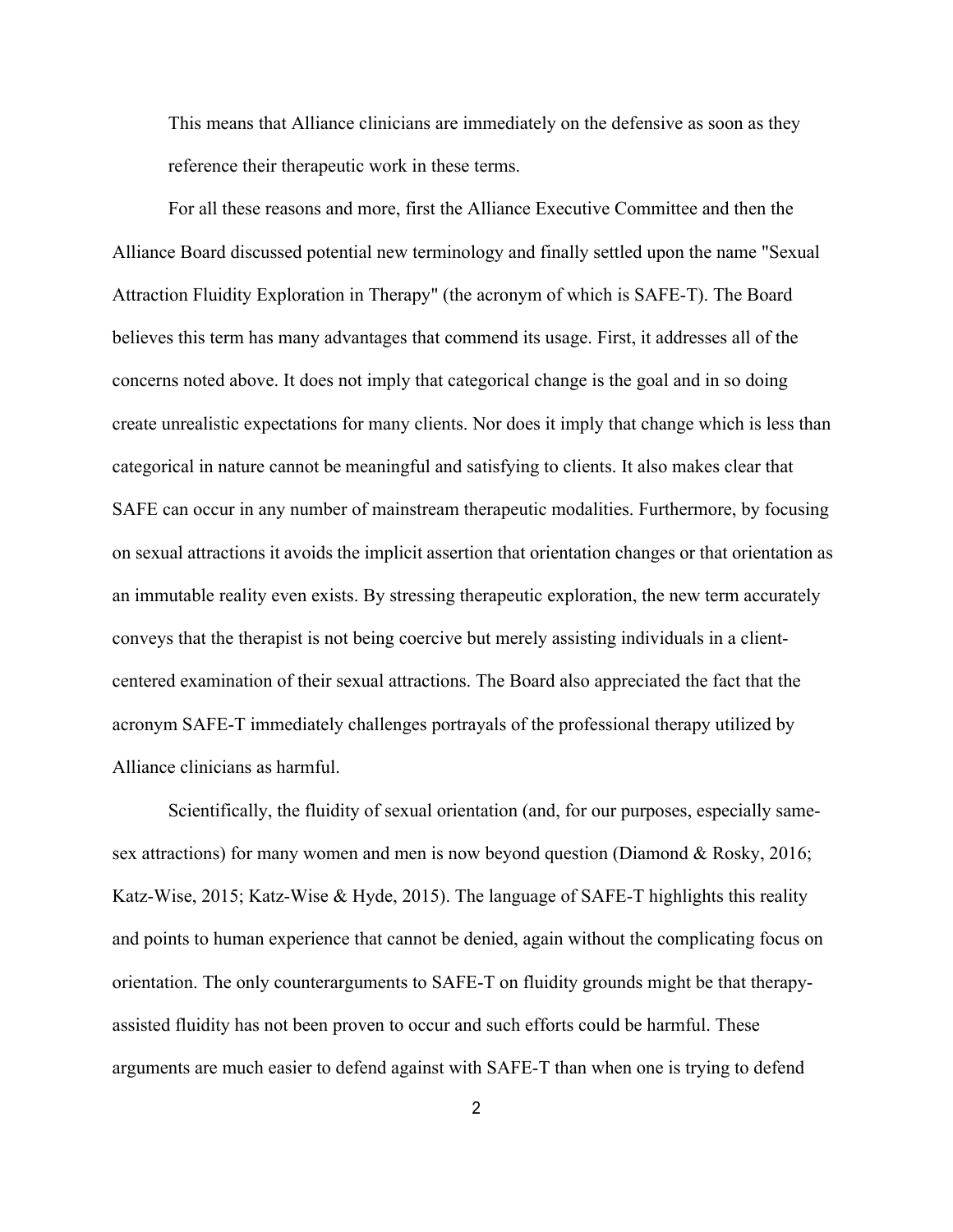implications of complete orientation change. First, we know that sexual attraction fluidity occurs in response to relational and environmental contexts, the very factors that therapists routinely address in their work (Manley, Diamond, & van Anders, 2015). Second, there is research in progress to support the occurrence of therapy-assisted sexual attraction fluidity (Santero, Whitehead, & Ballesteros, 2016; Pela & Nicolosi, 2016), not to mention a rich history of past research, as good as any research of its era (Phelan, Whitehead, & Sutton, 2009). Finally, recent research on "ex-ex-gays" (e.g., Bradshaw, Dehlin, Crowell, & Bradshaw, 2015; Flentje, Heck, & Cochran, 2013) tells us no more about SAFE-T than research focused on divorced consumers of marital therapy would tell us about its safety and efficacy. While it is reasonable to conclude that more research is needed to better comprehend the extent of therapy-assisted sexual attraction fluidity, denying the potential for such a therapeutic process would seem to be much more a matter of ideological compulsion than it is one of theoretical or scientific implausibility.

Due to all of these important considerations, the ATSCI Board encourages Alliance members and supporters to join them in employing the terminology of SAFE-T in their professional work. One might say, for example, "I practice a cognitive form of SAFE-T" or "I practice SAFE-T from an interpersonal perspective" or "There is no scientific basis for banning any form of SAFE-T" or even "I don't do SOCE, I only practice SAFE-T." Because this term represents what Alliance clinicians actually do in a scientifically accurate and defensible manner, the Board anticipates that the professional interests of these therapists and the public policy interests of supporters will be much better served by SAFE-T.

3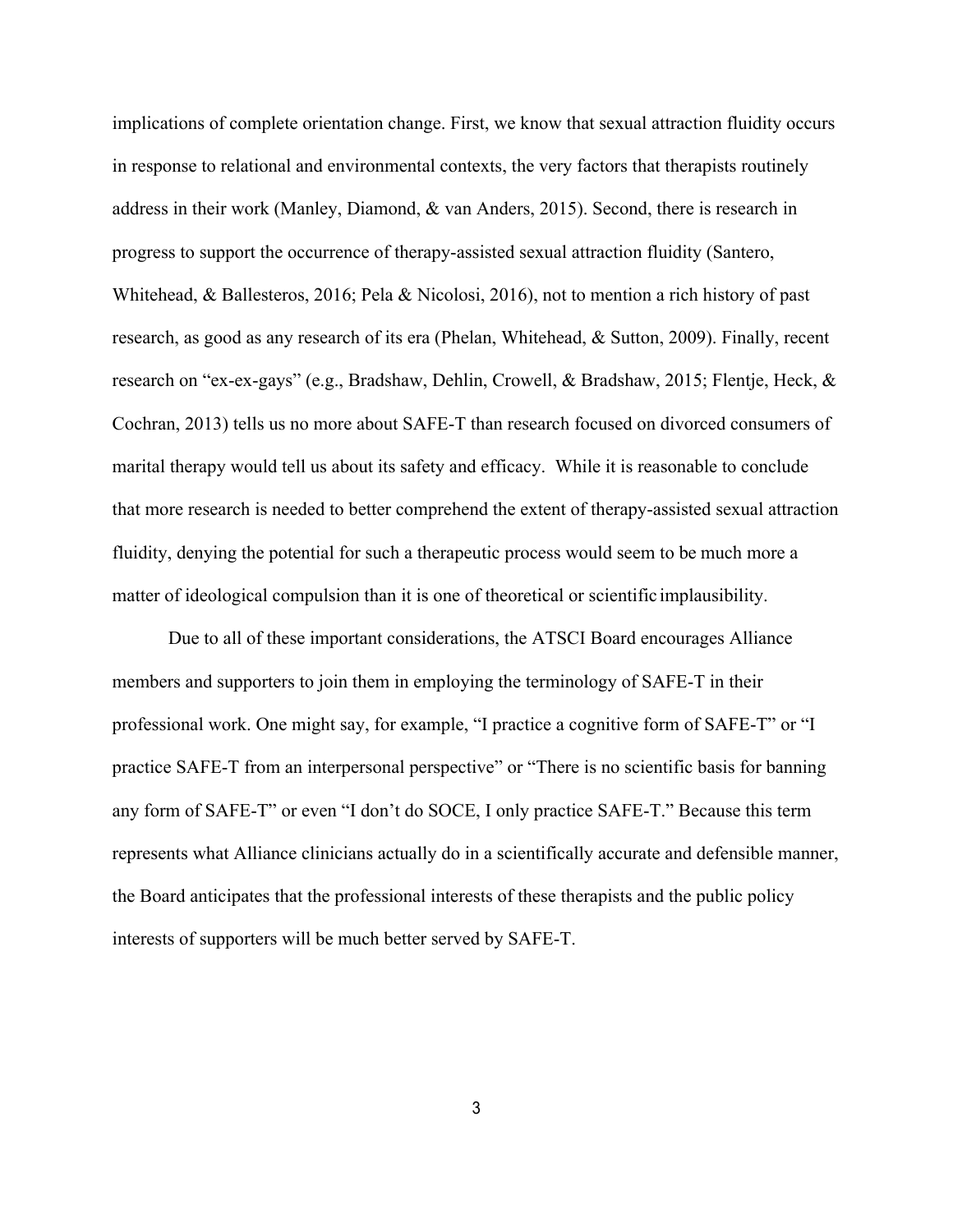## References

- Bradshaw, K., Dehlin, J. P., Crowell, K. A., & Bradshaw, W. S. (2014). Sexual orientation change efforts through psychotherapy for LGBQ individuals affiliated with the Church of Jesus Christ of Latter-Day Saints. *Journal of Sex & Marital Therapy*. Advance online publication. doi: 10.1080/0092623X.2014.915907
- Diamond, L. M., & Rosky, C. (2016). Scrutinizing immutability: Research on sexual orientation and its role in U. S. legal advocacy for the rights of sexual minorities. *The Journal of Sex Research*. Advance online publication. doi: 10:1080/00224499.2016.1139665
- Flentje, A., Heck, N. C., Cochran, B. N. (2013). Sexual reorientation therapy interventions: Perspectives of ex-ex-gay individuals. *Journal of Gay & Lesbian Mental Health, 17*, 256- 277. doi: 10.1080/19359705.2013.773268.
- Katz-Wise, S. L. (2015). Sexual fluidity in young adult women and men: Associations with sexual orientation and sexual identity development. *Psychology & Sexuality*, *6*, 189-208. doi: 10.1080/19419899.2013.876445
- Katz-Wise, S. L., & Hyde, J. S. (2015). Sexual fluidity and related attitudes and beliefs among young adults with a same-gender orientation. *Archives of Sexual Behavior*, *44*, 1459- 1470. doi: 10.1007/s10508-014-0420-1
- Manley, M. H., Diamond, L. M., & van Anders, S. M. (2015). Polyamory, monoamory, and sexual fluidity: A longitudinal study of identity and sexual trajectories. *Psychology of Sexual Orientation and Gender Diversity, 2*, 168-180. doi: 10.1037/sgd0000107
- Pela, C., & Nicolosi, J. (2016, March). *Clinical outcomes for same-sex attraction distress: Wellbeing and change.* Paper presented at the Christian Association for Psychological Studies conference, Pasadena, CA.